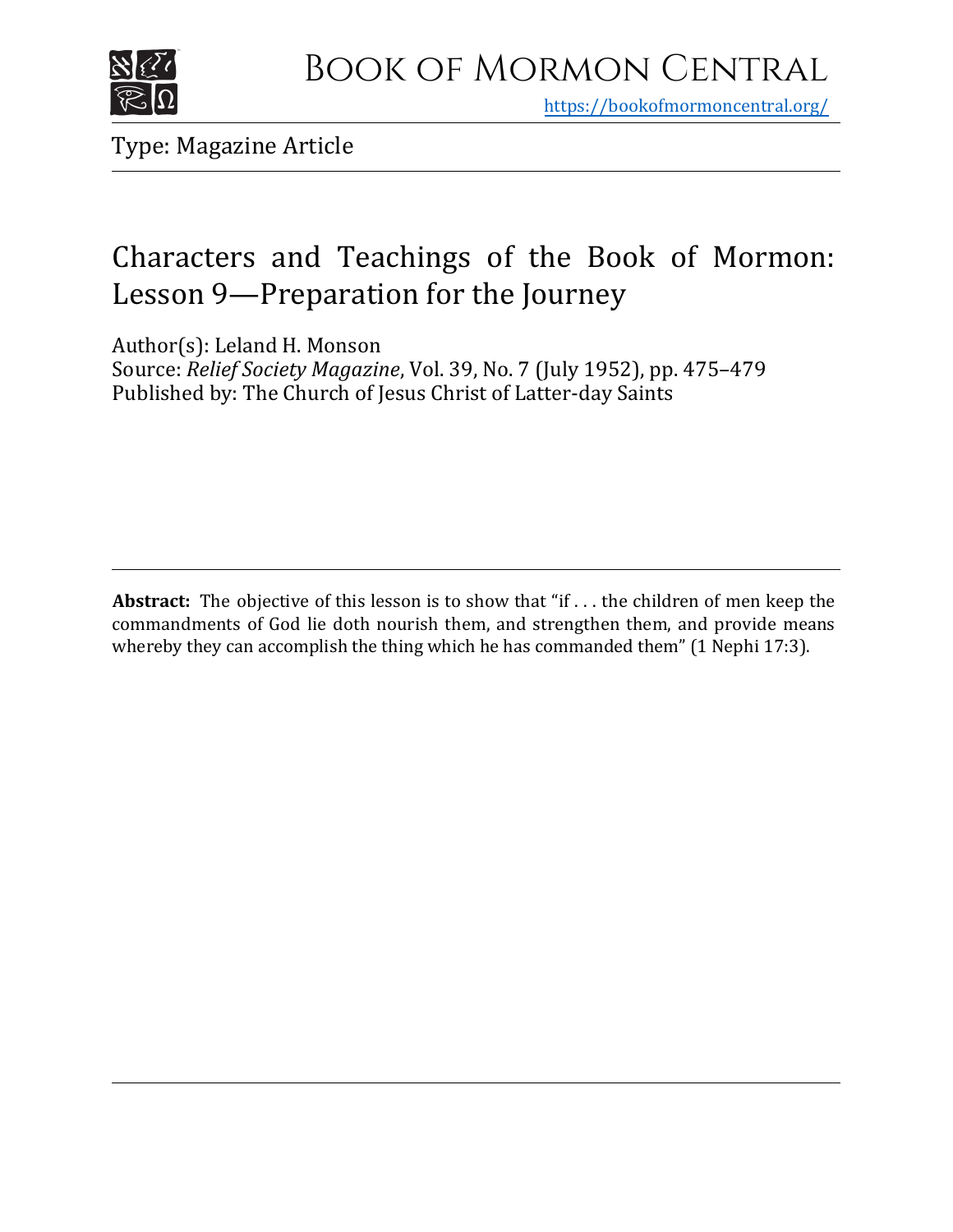

# $\partial$ *heology*—Characters and Teachings of The Book of Mormon

Lesson 9—Preparation for the Journey

## *Elder Leland H. Monson*

(Text: <sup>1</sup> Nephi, Chapters i—16)

For Tuesday, October 7, 1952

Objective: To show that "if  $\dots$  the children of men keep the commandments of God he doth nourish them, and strengthen them, and provide means whereby they can accomplish the thing which he has commanded them"  $(I \nNephi 17:3)$ .

|\_|AVING studied the life of Lehi, we are now ready to relate and examine the incidents connected with the preparation which Lehi made for the long and hazardous journey to the land of promise.

As a result of the vision in which Lehi saw a pillar of fire and was overcome by the spirit and shown many marvelous things, Lehi went among the Jews in Jerusalem, prophesying of the future appearance of the Messiah, and testifying of the wickedness and abominations of the Jews, and the destruction of Jerusalem, except the people repented.

The Jews were stirred to anger by Lehi's criticism and his proph ecies, and therefore sought his life as they did the prophets before him.

But God protects his prophets until their missions arc completed, though they may be called upon to suffer, as was Joseph Smith. Joseph, suffering in Liberty fail, was told that 'all these things shall give

thee experience, and shall be for thy good" (D. & C. 122:7). Furthermore, he was instructed as follows. "For there is a time appointed for every man, according as his works shall be" (D. & C. 121:25). Thy days are known, and thy years shall not be numbered less; therefore, fear not what man can do, for God shall be with you forever and forever" (D. & C. 122:9).

Nephi, recounting the events of his father'<sup>s</sup> life, adopted much the same point of view:

<sup>I</sup> ... will show unto you that the tender mercies of the Lord are over all those whom he hath chosen, because of their faith, to make them mighty even unto the power of deliverance  $(I \text{ Nephi } 1:20)$ .

The Lord directed Lehi to take his family and depart into the wilderness. Lehi left his house and the land of his inheritance and, with his family, made a three days' journey into the wilderness, taking only provisions and tents. At the close of this period of travel, he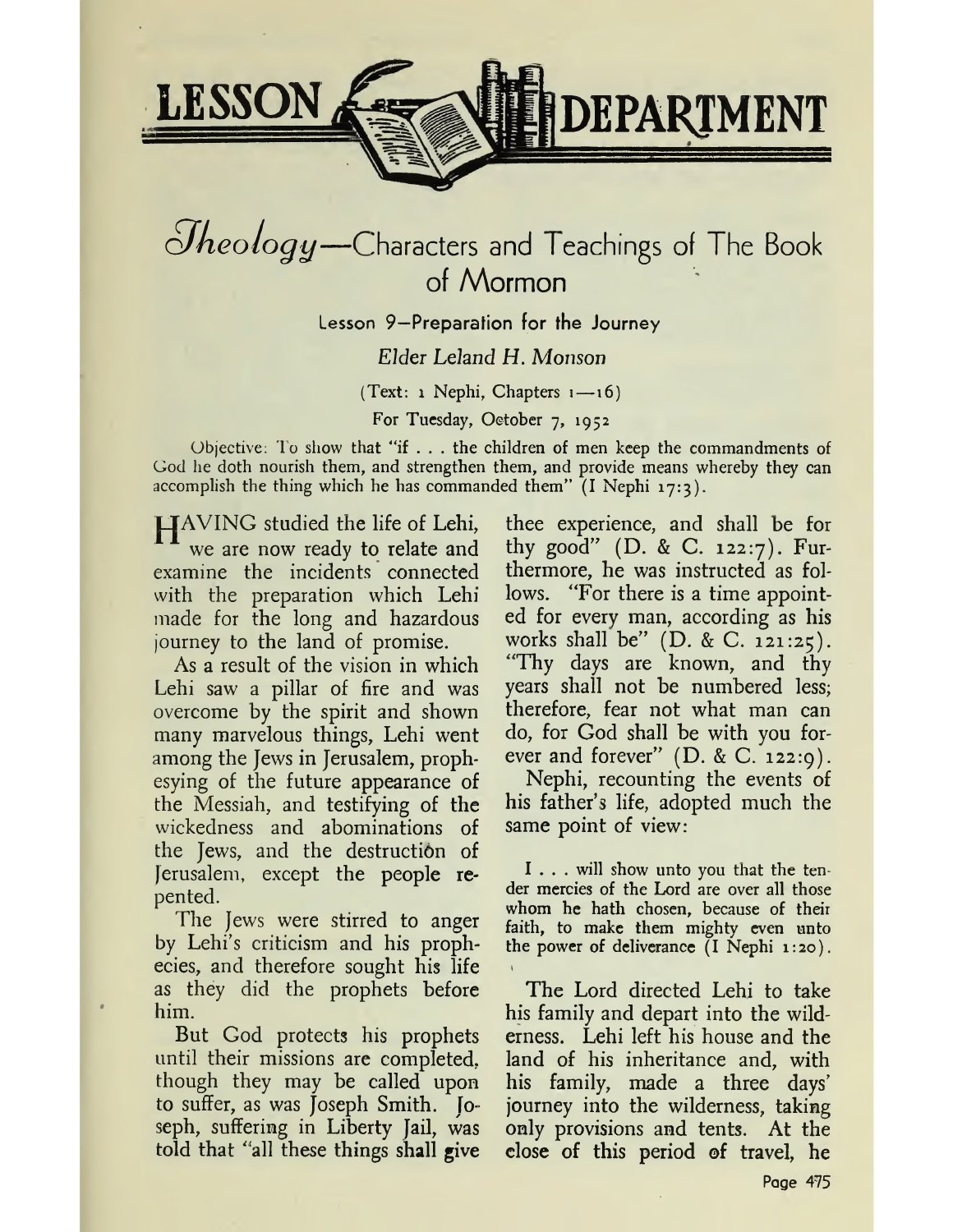pitched his tent in a valley near the mouth of a river which emptied into the Red Sea. Here he built an altar of stones'and made an offering unto the Lord and gave thanks.

The family of Lehi was comprised of Sariah, his wife, and Laman, Lemuel, Sam, and Nephi, his sons. In this valley Lehi was given instructions regarding the preparations to be made before continuing the journey.

### The Brass *Plates*

Lehi had not been long in this valley of Lemuel, for so he named it, until Laman and Lemuel began to murmur against their father for his having taken them away from Jerusalem. But Nephi sought the Lord in faith and was told that they should be led to a land of promise. Lehi was instructed by the Lord, in a dream, to send his sons back to Jerusalem to get from Laban, a keeper of Jewish records, the record of the Jews, including a genealogy of their forefathers. This record was engraved on plates of brass (I Nephi  $3:3$ ).

Lehi went first to his two older sons and told them of the mission the Lord required at their hands. Disobedient and recalcitrant, these two boys murmured because of the difficulty of the task which had been assigned them. To Nephi, however, Lehi said, "Go, my son, and thou shalt be favored of the Lord, because thou hast not murmured."

Nephi answered this request:

I will go and do the things which the Lord hath commanded, for I know that the Lord giveth no commandments unto the children of men, save he shall prepare a way for them that they may accomplish the thing which he commandeth them  $(I$  Nephi  $3:7$ ).

When Lehi heard the words of Nephi he was "exceeding glad," for he knew that Nephi had been blessed of the Lord.

Transmuting gospel principles into terms of daily living, Nephi grew up to be a natural leader, a man of God.

Having supplied themselves with necessary equipment and supplies, the four brothers set out for Jerusalem for the purpose of obtaining the brass plates. When they arrived at Jerusalem they consulted with each other and cast lots to see who should go into the house of Laban. The lot fell to Laman. Laman went into the house of Laban, the keeper of the records, and made known his desires to have the plates of brass. Laban was angry and thrust Laman out, accusing him of being a robber and threatening to slay him. Laman fled to his brothers and reported what had happened, and they were exceeding sorrowful.

Laman and Lemuel were about to return to their father, but Nephi sought to persuade them to continue their efforts to secure the brass plates, saying:

As the Lord liveth, and as we live, we will not go down unto our father in the wilderness until we have accomplished the thing which the Lord hath commanded us" (I Nephi 3:15).

He then urged his brothers to be faithful in keeping the commandments of God:

It is wisdom in God that we should obtain these records, that we may preserve unto our children the language of our fathers; And also that we may preserve unto them the words which have been spoken by the mouth of all the holy prophets . . . since the world began,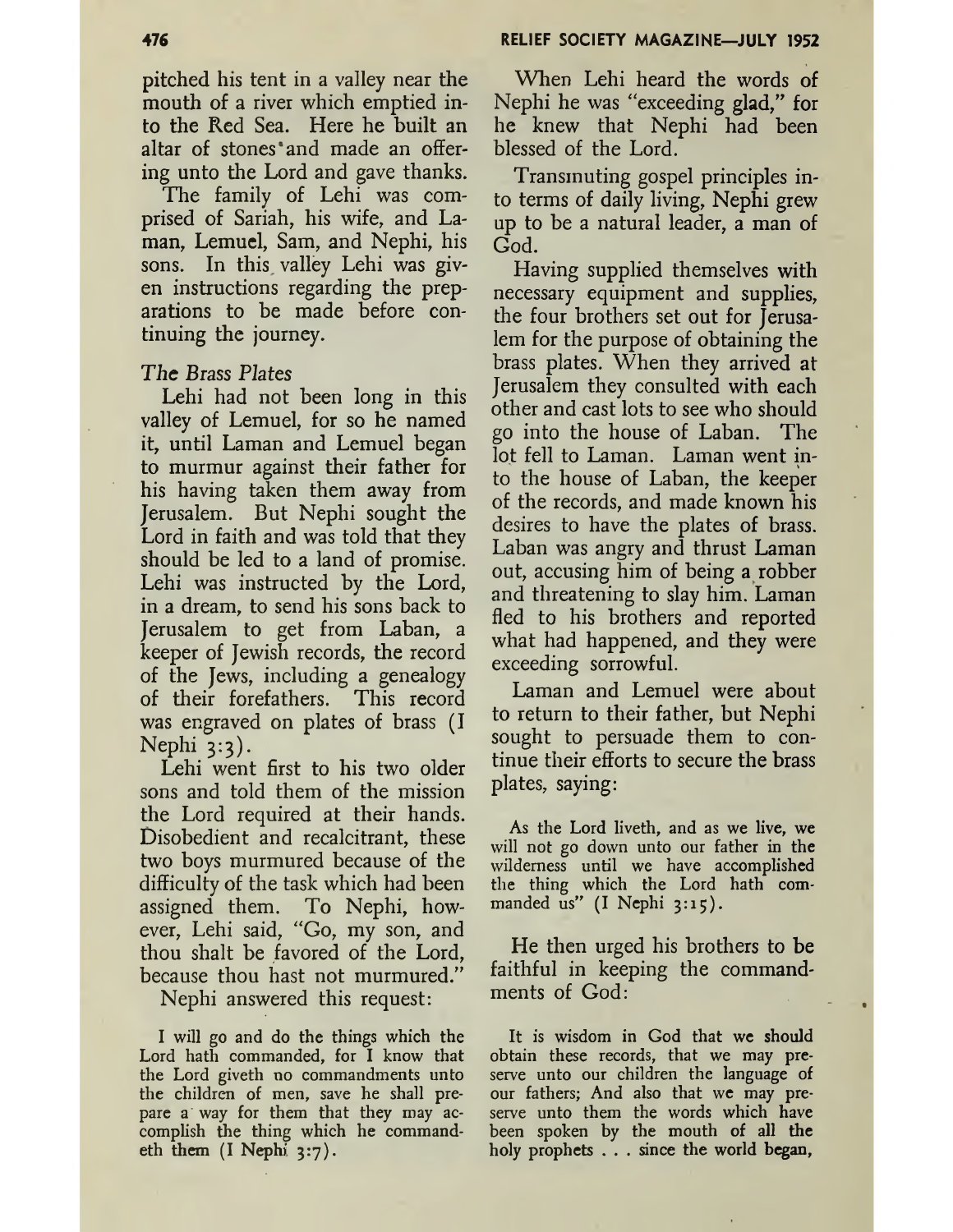even down unto this present time (1 Nephi 3:19, 20).

As a means of obtaining the plates, Nephi suggested that they return to the land of their inheritance and gather together the gold, silver, and precious things which they had left behind, and offer them to Laban in exchange for the brass plates. This plan was followed, but they met with failure. Not only did Laban refuse the exchange, but also he robbed them of their wealth. The boys fled into the wilderness and hid themselves in the cavity of a rock.

Angered at Nephi and their father, Laman and Lemuel spoke many hard words and smote Nephi and Sam with a rod. As they smote them with a rod, an angel of the Lord came and stood before them saying:

Why do ye smite your younger brother with a rod? Know ye not that the Lord hath chosen him to be a ruler over you, and this because of your iniquities? Behold ye shall go up to Jerusalem again, and the Lord will deliver Laban into your hands  $(I \nNephi \n3:29)$ .

In spite of this divine manifestation, Laman and Lemuel continued to murmur, questioning how Laban could be delivered into their hands. Nephi sought to build their faith and to point out that the Lord was mightier than all the earth. When darkness fell about them, Nephi had them hide outside the city walls, while he stealthily crept into the city. He was led by the Spirit towards the house of Laban, not knowing beforehand the things he should do. As he came near the house, Nephi found Laban on the ground in a drunken stupor.

He saw Laban'<sup>s</sup> sword and drew it from the sheath. The hilt was of pure gold and the workmanship thereof was exceeding fine. The blade was made of "the most precious steel." Nephi wrote, "I was constrained by the Spirit that I should kill Laban, but . . . never at any time have I shed the blood of man. And I shrunk and would that I might not slay him" (1 Nephi 4:10).

However, the Spirit continued to tell Nephi to slay Laban, saying:

Behold the Lord slayeth the wicked to bring forth his righteous purposes. It is better that one man should perish than that a nation should dwindle and perish in unbelief" (I Nephi 4:13).

Nephi then obeyed the voice of the Spirit and took Laban by the hair of the head and smote off his<br>head with his own sword. Then head with his own sword. Nephi dressed himself in Laban'<sup>s</sup> clothes and armor, and went towards the treasury where the records were kept. In the voice of Laban, Nephi commmanded the servant who had the keys of the treasury, to give him the plates of brass and to follow him outside the walls of Jerusalem. The servant supposed Nephi to be Laban and did as instructed.

When the brothers saw Nephi dressed in the clothes and armor of Laban, and with his sword, they fled, for they thought it was Laban. After, however, Nephi called to them, they ceased to flee. Nephi, large in stature, and strong, seized the servant, Zoram, while he explained to him the purpose of their mission and promised they would spare his life and he would be a free man if he accompanied them.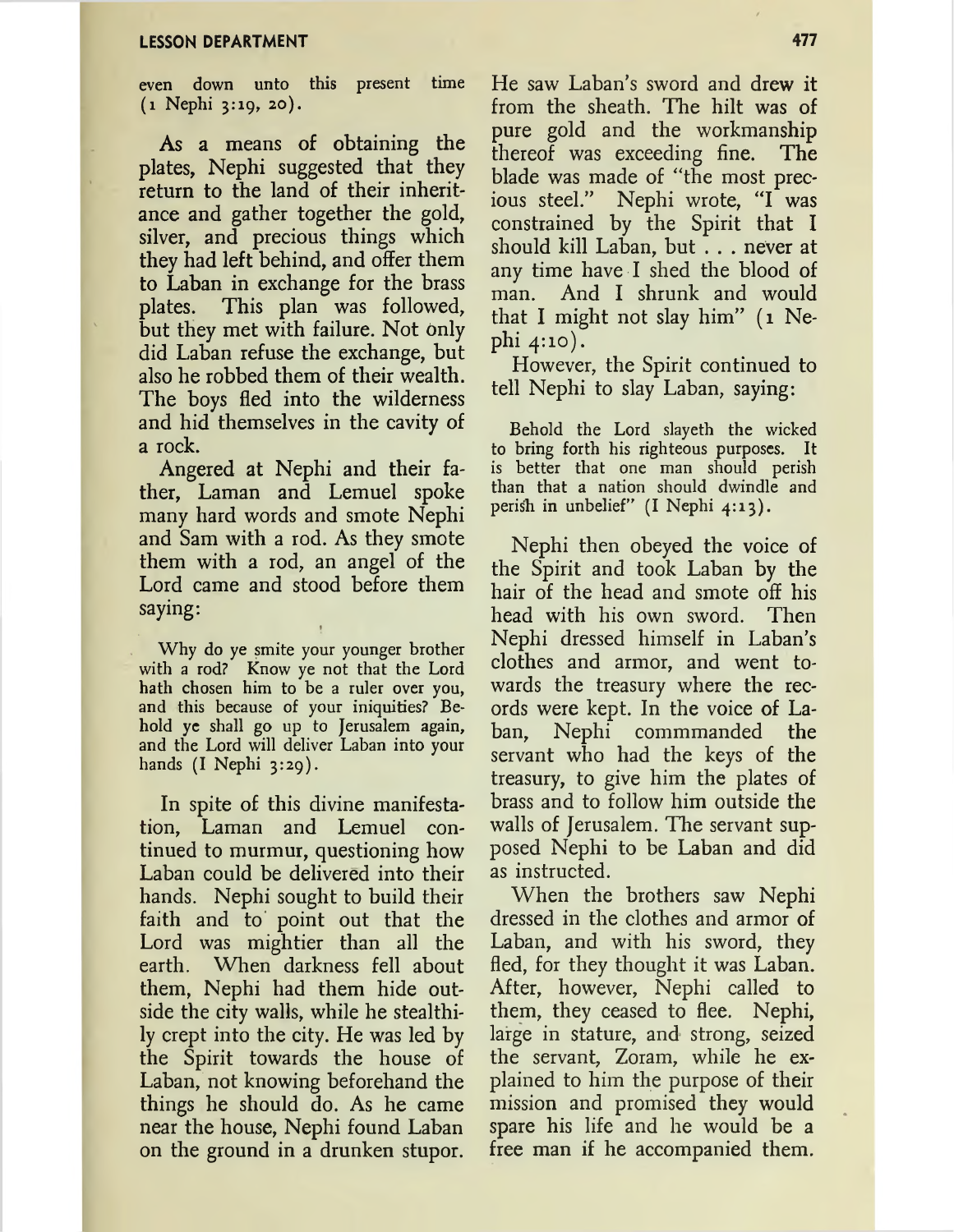Zoram agreed to *go* into the wilderness and tarry with them from that time forth. He took an oath to that effect, after which Nephi says, "our fears did cease concerning him" (I Nephi 4:37).

The faith and persistence of Nephi had resulted in their obtaining the brass plates. Then they returned to the tent of their father.

In the meantime, Sariah had complained against Lehi, saying that he was a visionary man. Lehi had comforted her, telling her that the Lord would deliver their sons from Laban. After the return of their sons, Sariah, with increased devotion, rejoiced with the others, and they offered sacrifices and burnt offerings unto the Lord in thankfulness.

From the brass plates, Lehi learned that he was a descendant of Joseph who was sold into Egypt, and as such was entitled to all of the blessings of Joseph, which were many. He also learned that the record contained the five books of Moses, which gave an account of the creation of the world and of Adam and Eve, and a record of the Jews from the beginning down to the commencement of the reign of Zedekiah, king of Judah. It also contained the prophecies of the holy prophets from the beginning down to the commencement of the reign of Zedekiah, and also many prophecies of Jeremiah.

#### Ishmael *and His Family*

But this was only part of the preparation for the journey. Lehi was also instructed of the Lord to send his sons back to Jerusalem to get the family of Ishmael. They gained favor in the sight of Ishmael, and he and his family took their journey down unto the wilderness with the brothers to the tent of Lehi.

On their journey, Laman and Lemuel, and two of the daughters of Ishmael, and the two sons of Ishmael and their families, rebelled against the others. Nephi chided his brethren and tried to increase their faith by revealing to them the great blessings of the Lord, but in vain. Because of their anger, they bound Nephi with cords, and planned to leave him in the wilderness to be devoured by wild beasts (Hugh Nibley, "Lehi in the Desert," Im*provement Era,* March, 1950, p. 201).

Nephi prayed that according to his faith in the Lord he might be given strength to burst the bonds. The bonds were loosed from his hands and feet, and Nephi stood before his brethren a free man. They were determined to bind him again, but their hearts were softened by the pleadings of one of the daughters of Ishmael, her mother, and a son of Ishmael. The brethren were sorrowful because of their wickedness, and bowed down before Nephi and pleaded for forgiveness which he frankly gave. Nephi exhorted them to pray to the Lord for forgiveness which they did.

After praying they came on down to the tent of Lehi. There they offered sacrifices and burnt offerings to the Lord as an expression of gratitude for blessings they had received. Later the sons of Lehi could take the daughters of Ishmael to wife that they might raise up seed unto the Lord in the land of promise.